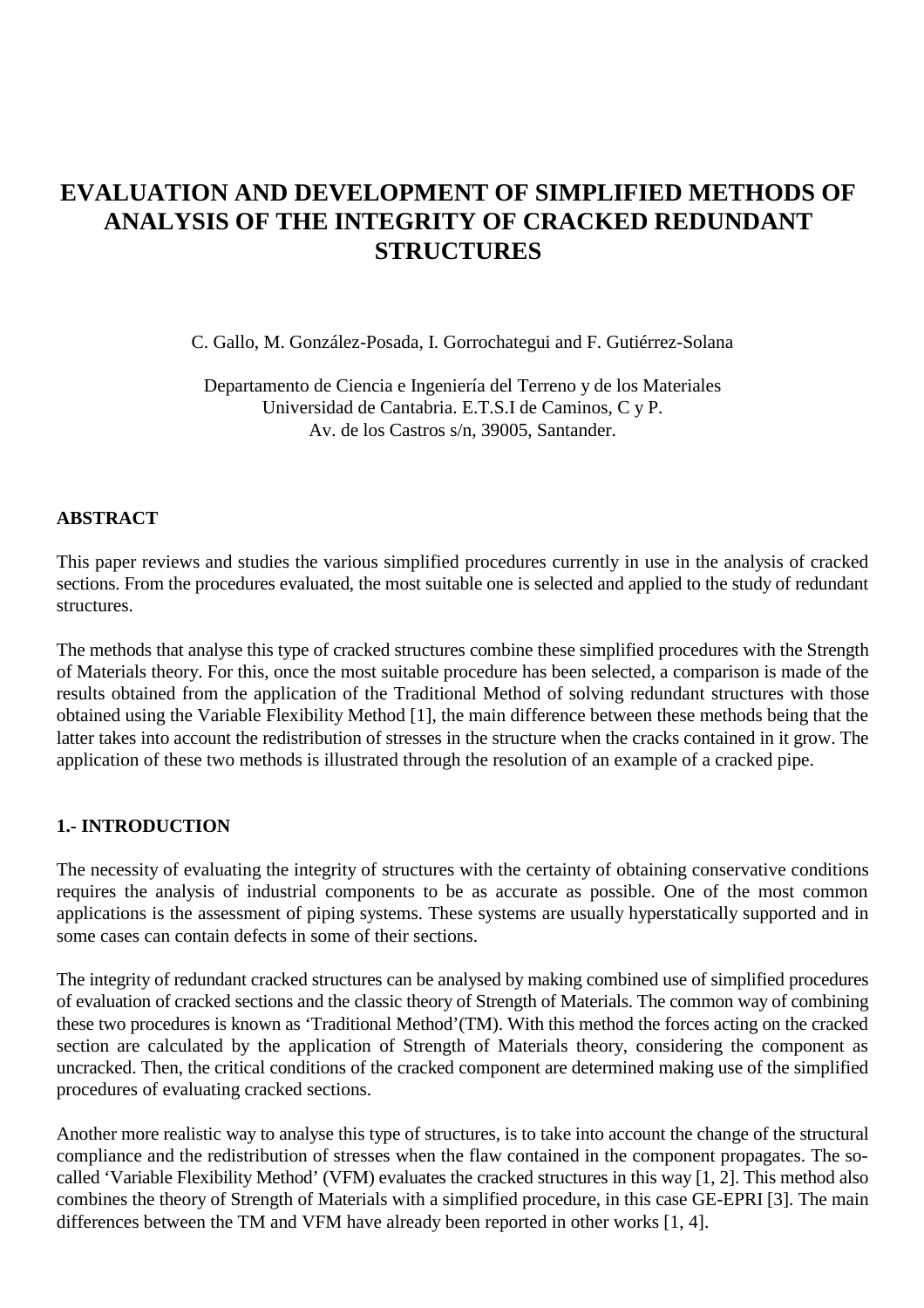After the publication of the VFM, new procedures for evaluating cracked sections have appeared (SINTAP) and some others have been improved (R6, ETM, …). From the review and analysis of these existing simplified procedures, three of them have been selected to determine which one is the most appropriate for use in combination with Strength of Materials for structural assessment. This article reports a study where TM and VFM have been employed [5] to solve the same example and the results are compared and discussed.

#### **2.- SELECTION OF SIMPLIFIED PROCEDURE**

From the simplified procedures existing at this moment [6], three of them - GE-EPRI, Reference Stress and ETM - have been selected for the following reasons:

The GE-EPRI procedure was the first to be published and so it is a continuous reference for other procedures. It is also the one used in the VFM. The main drawbacks of this procedure are the limited number of *J*-integral solutions that are available in the bibliography and the necessity of fitting the material's behaviour to a Ramberg-Osgood law. This law is defined as:

$$
\frac{\varepsilon}{\varepsilon_y} = \frac{\sigma}{\sigma_y} + \alpha \cdot \left(\frac{\sigma}{\sigma_y}\right)^n \tag{1}
$$

where  $\sigma_y$  is the yield stress,  $\varepsilon_y$  is the corresponding strain  $\sigma_y/E$ , *n* is the strain hardening coefficient and  $\alpha$  is a non-dimensional coefficient.

The Reference Stress procedure [7] is a simplification of the GE-EPRI procedure that substitutes the necessity of *J* solutions for the more commonly used *K* functions. This procedure has the advantage that it uses the real material's tensile behaviour.

The last one, ETM [8], has been recently updated. This procedure makes use of an approach similar to the GE-EPRI except that it obtains the *J*-integral applied to the cracked section from *K* solutions. These characteristics make this procedure more easily applicable than the other two: GE-EPRI and Reference Stress.

In this section, the results of evaluating the cracked sections using the three selected simplified procedures are included. Then, the results are compared to determine the most versatile procedure. This comparison is made by calculating with the different procedures the maximum bending moment that a tubular circumferentially through-wall cracked section (Figure 1) is able to bear.



**Figure 1:** Cracked section

In order to perform the stability analysis of propagating flaws, the applied *J*-integral curve, as a function of the flaw size θ*/*π, can be represented for parametric values of the applied bending moment *M* with the material's *J<sub>R</sub>* curve. With this representation, it is possible to obtain the maximum bending moment that the cracked section can withstand as a function of the initial flaw size, considering that this section can also fail by the limit load criterion, named as *Myy-cl*.

Figure2 shows the results of the *J*-integral curves for different values of the applied bending moment, calculated with the three selected procedures compared with the material's  $J_R$  curve. It can be seen that all the procedures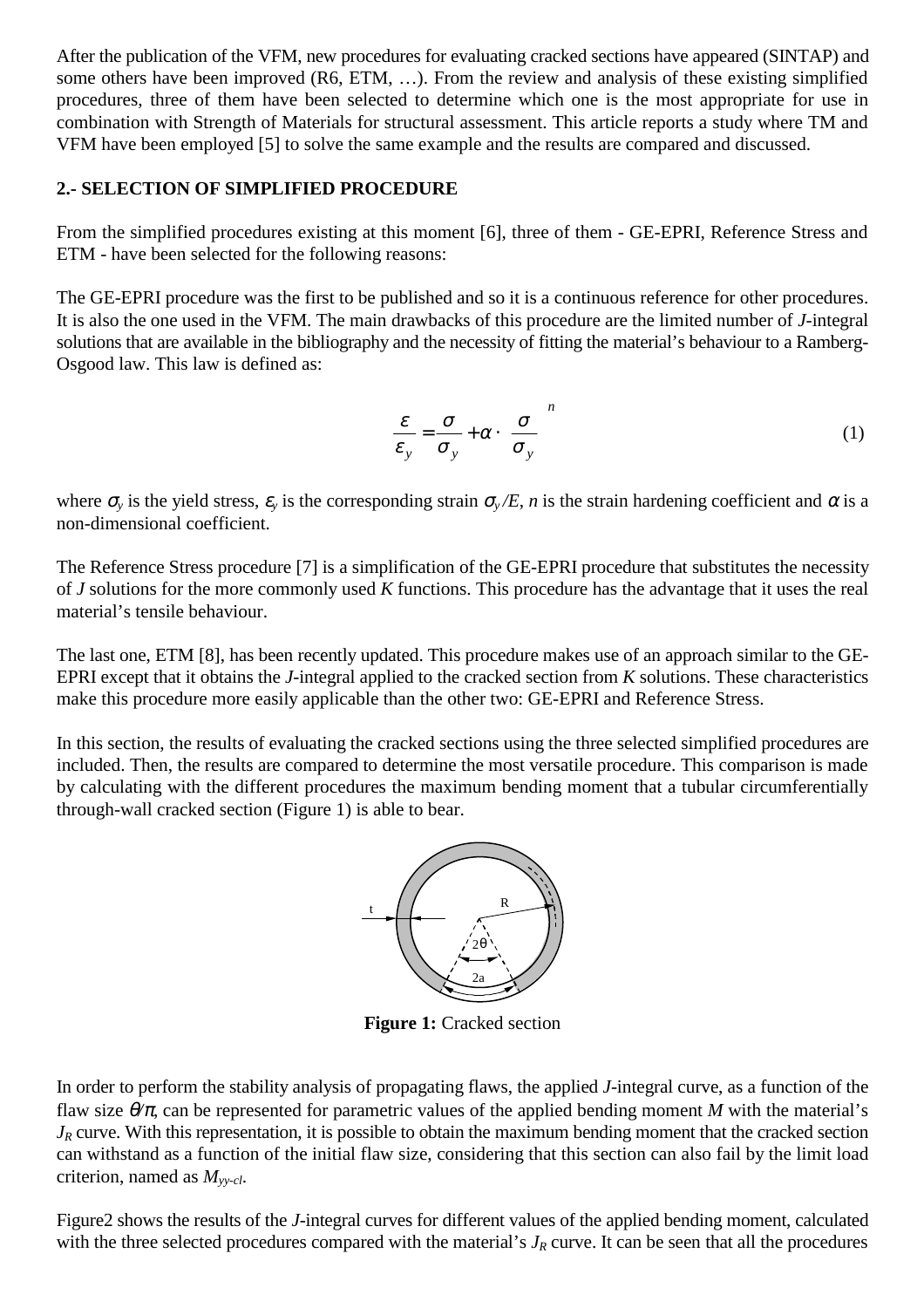lead to very similar estimations of the applied *J*-integral for the same values of the applied bending moment and flaw size.

The comparison between the maximum bending moments as a function of the initial flaw size, obtained by each procedure is presented in Figure3. This figure indicates that, in general, the three procedures predict very similar estimations for any value of the initial flaw size. However, it can also be seen that the ETM and Reference Stress procedures present practically the same results, while the GE-EPRI differs a little. On the one hand, for bigger values of flaw size, this procedure is less conservative than the others because it predicts greater values of the bending moment sustained by the cracked section. On the other hand, for values of the initial flaw size lower than  $\theta_0/\pi$  = 0.1, it estimates lower values of this bending moment, being more conservative. This slight variation in the results is mainly due to the worse approximation of the material´s tensile behaviour.



**Figure 2:** *J*-integral vs. crack size

**Figure 3:** Maximum bending moment

The ETM procedure predicts conservative results in most of the studied situations. Also, this procedure makes a better approximation of the material's tensile behaviour, especially when the cracked section is near to the limit load. As in general the carbon steels, and in particular the material selected in this work, do not fit to the Ramberg-Osgood law and according to the considerations exposed in the beginning of this section about its simplicity, the ETM procedure has been selected to be combined with the Strength of Materials for the evaluation of cracked redundant structures in this work.

## **3.- HYPERSTATIC APPLICATION. COMPARISON BETWEEN METHODS.**

The structural integrity of redundant cracked structures can be analysed either by the TM or by the VFM. As already mentioned, the main difference between these two methods is that the second one, the VFM, receives this name because it takes into account the variation in the flexibility of the elements that constitute the structure when the cracks they contain extend.

In this paper, the comparison between these two methods is carried out solving an example of a continuous pipe containing a cincumferential through-wall flaw and obtaining the critical conditions of the structure for different values of the variables that influence it.

From this example, the areas of applicability of the different failure criteria of the cracked pipe are also defined on the basis of Fracture Mechanics. By comparing the results obtained by the two methods, it is possible to obtain conclusions on their applicability for evaluating hyperstatic cracked structures.

## *3.1.- Description of the studied case*

In this section the type of structure used for the application of the proposed methods of analysis and its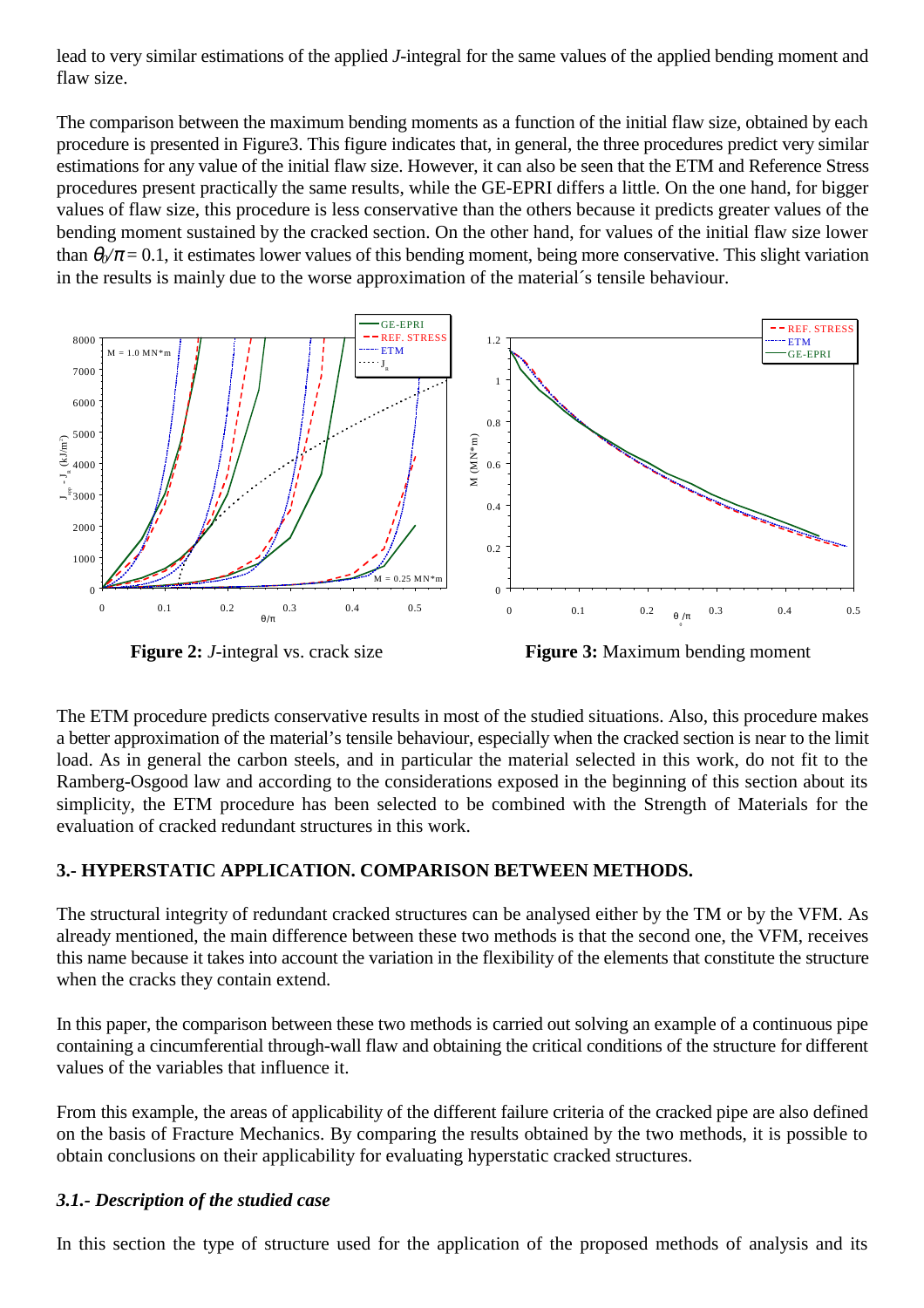dimensions are described. Also, the characteristics of the postulated flaw in the structure are included defining its most significant dimensions.

The structure is the symmetrical continuous pipe of three spans represented in Figure 4. This pipe is simply supported and is subjected to two symmetrical vertical loads in its middle span. Furthermore, it contains a circumferential through-wall crack in the central section.



**Figure 4:** Studied case configuration

As the structural compliance influences the result of the highest load that the structure can bear, this effect has been considered solving the example for different values of the length of the external span  $L_2$ . The lengths selected are representative from the situation of a beam with fixed ends  $(L_2 = 0)$ , to the situation of a simply supported beam ( $L_2 = \infty$ ) and using 6, 12 and 24 m as intermediate values. The other geometric dimensions of the continuous pipe are  $L_1 = 6$  m and  $c = 1.5$  m.

The values that characterise the pipe transverse section are taken from a realistic element: 14 inches diameter, schedule 120. These values correspond to an external diameter  $D_0 = 355.6$  mm and a pipe thickness  $t = 27.8$  mm. The values considered for the size of the postulated flaw range from  $\theta/\pi = 0$  to  $\theta/\pi = 0.55$ .

The constituent material of the structure proposed in this example is a steel of very common use in current industrial installations: ASTM A 106 grade B [9]. The properties of this material have been obtained from a coupon taken from the piping system of an in-service power plant [10]. The most important mechanical properties of this material are included in TABLE 11.

## **TABLE 1**

# MATERIAL MECHANICAL PROPERTIES

| <b>PROPERTY</b>              | <b>SYMBOL</b>  | <b>VALUE</b>                      | <b>UNITS</b>                     |
|------------------------------|----------------|-----------------------------------|----------------------------------|
| <b>Yield Stress</b>          | $\sigma_{v}$   | 277.9                             | <b>MPa</b>                       |
| Tensile Strength             | $\sigma_{\mu}$ | 484                               | <b>MPa</b>                       |
| <b>Modulus of Elasticity</b> | E              | 208500                            | <b>MPa</b>                       |
| Ramberg-Osgood Parameters    | n              | 4.964                             |                                  |
|                              | $\alpha$       | 3.3031                            |                                  |
| <b>ETM</b> coefficient       | Ν              | 0.1372                            |                                  |
| Toughness                    | $J_R$          | $J_R = 309.4.(\Delta a)^{0.5678}$ | J in $kJ/m^2$ , $\Delta a$ in mm |

## *3.2.- Failure criteria*

In this work, it has been considered that the analysed example can fail through three different mechanisms; these three failure criteria are: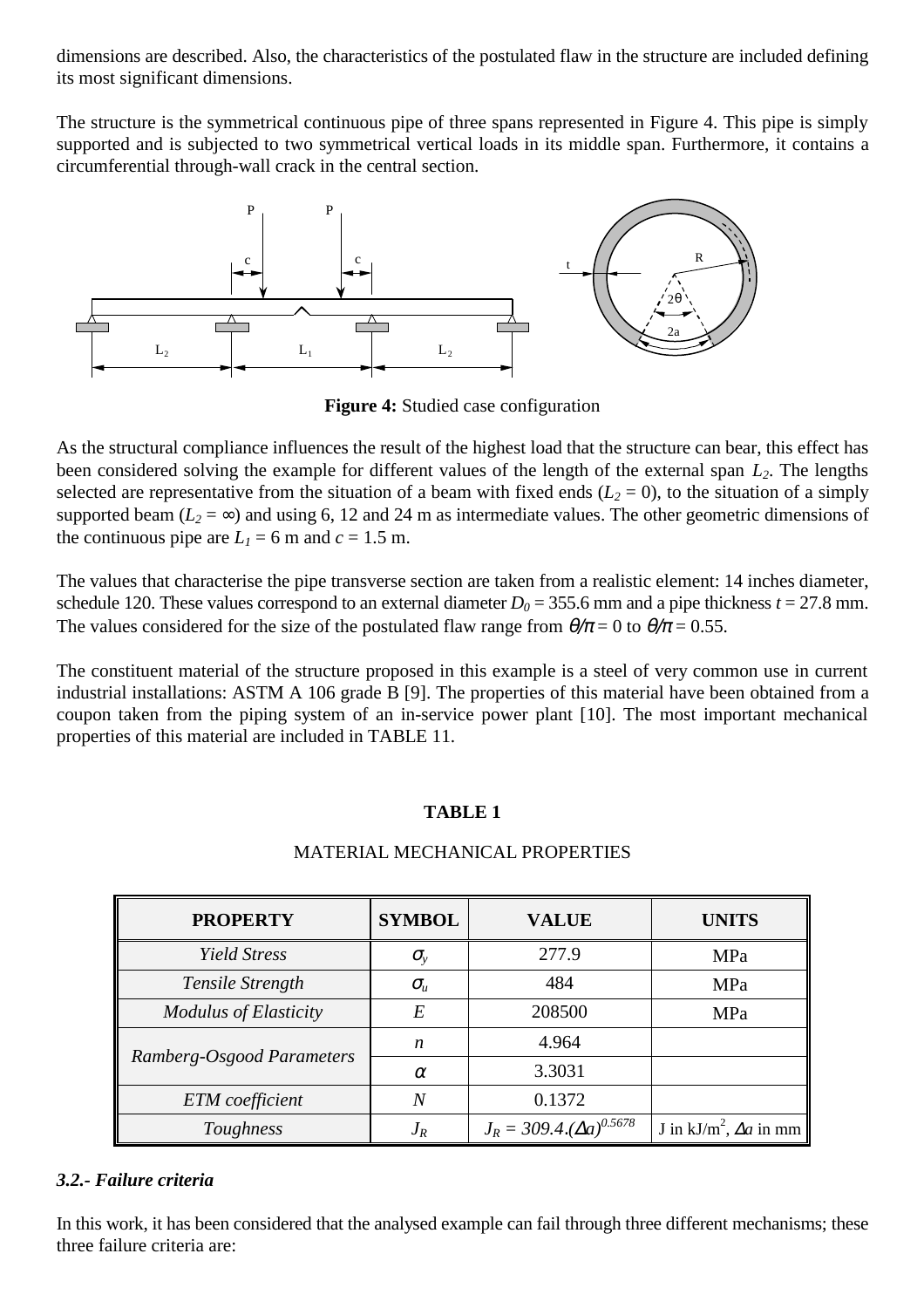- I. Unstable propagation in the cracked section: This criterion is reached when the forces acting on the cracked section are greater than the toughness of the material, causing the unstable extension of the defect. This mechanism is represented in the crack driving force diagrams (CDFD) when the applied *J*integral curve is tangent to the material  $J_R$  curve (Figure 2). This criterion will be named as  $J_{app}$ .
- II. Limit load in the cracked section: This takes place when the obtained stresses in this section reach the flow stress of the material. This criterion will be named as *Myy-cl*.
- III. Limit load in the sections located on the central supports: This takes place when the obtained stresses in these sections reach, in this case, the yield stress. The reason for choosing the yield stress as the limit stress in this criterion is in order to be consistent with the conventional assessment of uncracked structures. This criterion will be named as  $M_{y-ap}$ .

#### *3.3.- Results*

## *3.3.1.- Traditional Method*

The results obtained by the TM can be seen in Figure 5, expressed in terms of the value of the maximum load, *P*, as a function of the initial flaw size for different values of the external span length.



**Figure 5:** Maximum load calculated with the TM

It can be observed that the external span length *L2* has a big influence on the maximum load borne by the cracked structure. This influence is variable depending on the prevailing failure mechanism. For example, for a value of initial flaw size  $\theta_0/\pi$  = 0.5, where the unstable propagation criterion (I) prevails, the maximum load borne by the cracked structure is higher for lower lengths of the external span.

For medium values of the initial flaw size, two different failure mechanisms can occur depending on *L2*. For example, for  $\theta_0/\pi$  = 0.15 and  $L_2 \le 3$  m, the structure is limited by the yielding load of the sections located on the central supports (III); however, for  $L_2 > 3$  m, the dominating failure criterion is again criterion I.

Finally, for small initial flaw sizes, some of the limit load criteria (II or III) are always applicable. The acting one depends again on  $L_2$ , criterion III when  $L_2 \le 6$  m and criterion II when  $L_2 > 6$  m. In this range, the dependency of the maximum load with respect to the external span length is different for the two acting failure mechanisms.

## *3.3.2.- Variable Flexibility Method*

A typical representation of a crack driving force diagram (CDFD) in terms of the applied *J*-integral vs. crack length for different values of applied load is shown in Figure6. In this figure the material  $J_R$  curve and the two limit load criteria are also shown. It can be observed that the *J<sub>R</sub>* curve can be tangent to the applied *J*-integral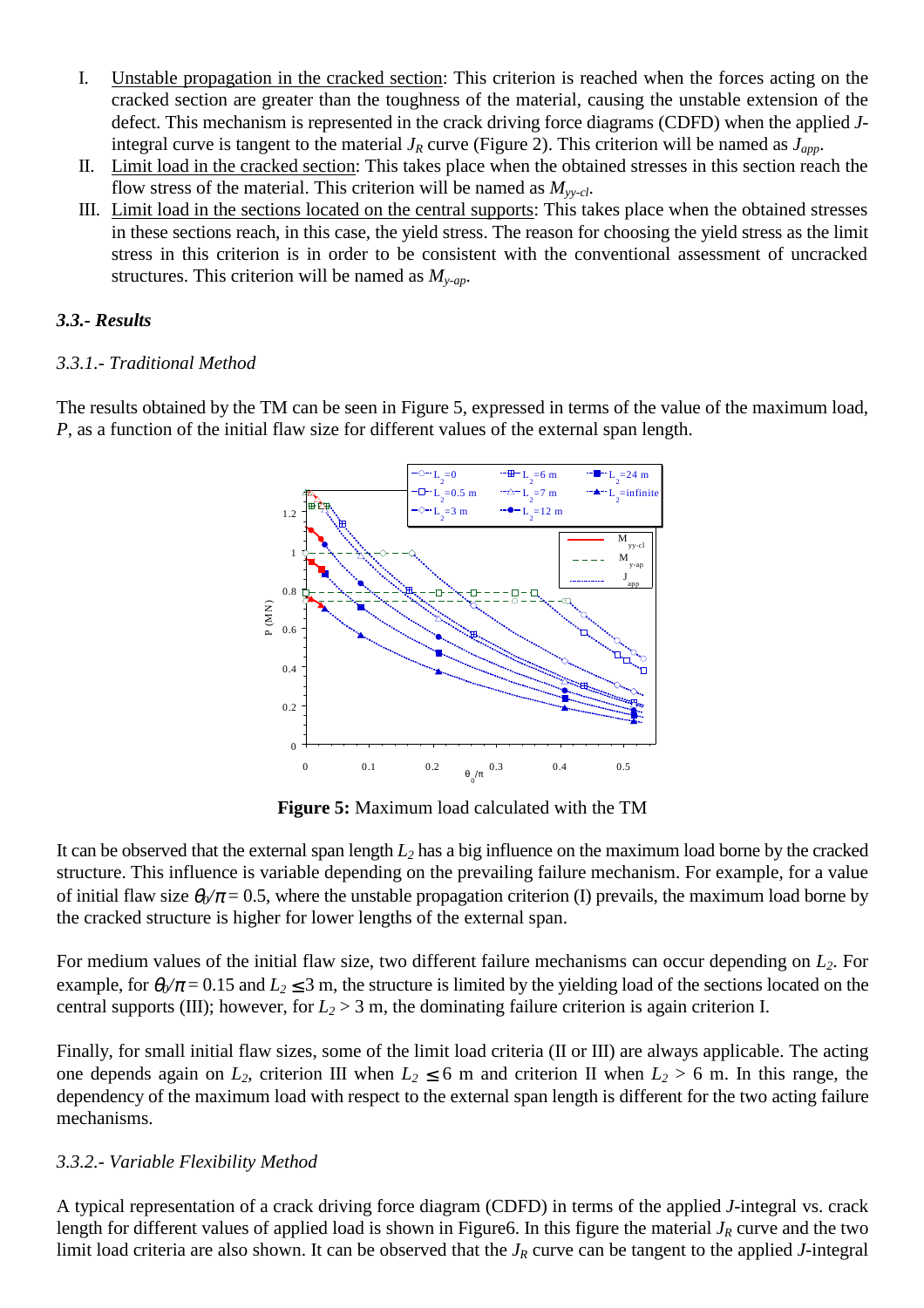curves depending on the initial flaw size, as for example the one represented in this figure corresponding to a load *P* = 0.975 MN. In this case, the unstable propagation criterion prevails. When these curves do not achieve the tangency condition inside the applicable range, one of the other two criteria prevail and the limit load is identified by the point where the  $J_R$  curve intersects the curves represented either as  $M_{\text{v}-cl}$  or  $M_{\text{v}-ap}$ .



**Figure 6:** VFM crack driving force diagram

The results obtained with the VFM are represented in Figure 7. The result presented is the maximum load allowed by the cracked structure as a function of the initial flaw size for different values of the external span length.



**Figure 7:** Maximum load calculated with the VFM

In this figure, the existence of a horizontal portion in the curves of lengths 12 and 24 m can be observed. The cause of this behaviour is that the failure mechanism considered as criterion I is the first occurrence of unstable crack propagation and the possibility of crack arrest has not been taken into account.

As expected, it can also be seen in this figure that the value of maximum load borne by the cracked structure, *P*, is lower when the value of initial flaw size increases. This trend is more or less pronounced depending on *L2*. For example, when  $L_2 = 0.5$  m, *P* has only a little variation between the initial flaw size zero and the value  $\theta_0/\pi$  $= 0.5$ . However, the difference in these values for  $L_2 = 7$  m is more pronounced.

On the one hand, for the same value of flaw size, it can be seen that the maximum load carried by the cracked structure increases when the value of external length grows if the acting failure mechanism is criterion III. For example, for  $\theta_0/\pi = 0.02$ , the value of *P* increases from 0.75 MN when  $L_2 = 0$  to 1.25 MN when  $L_2 = 7$  m. On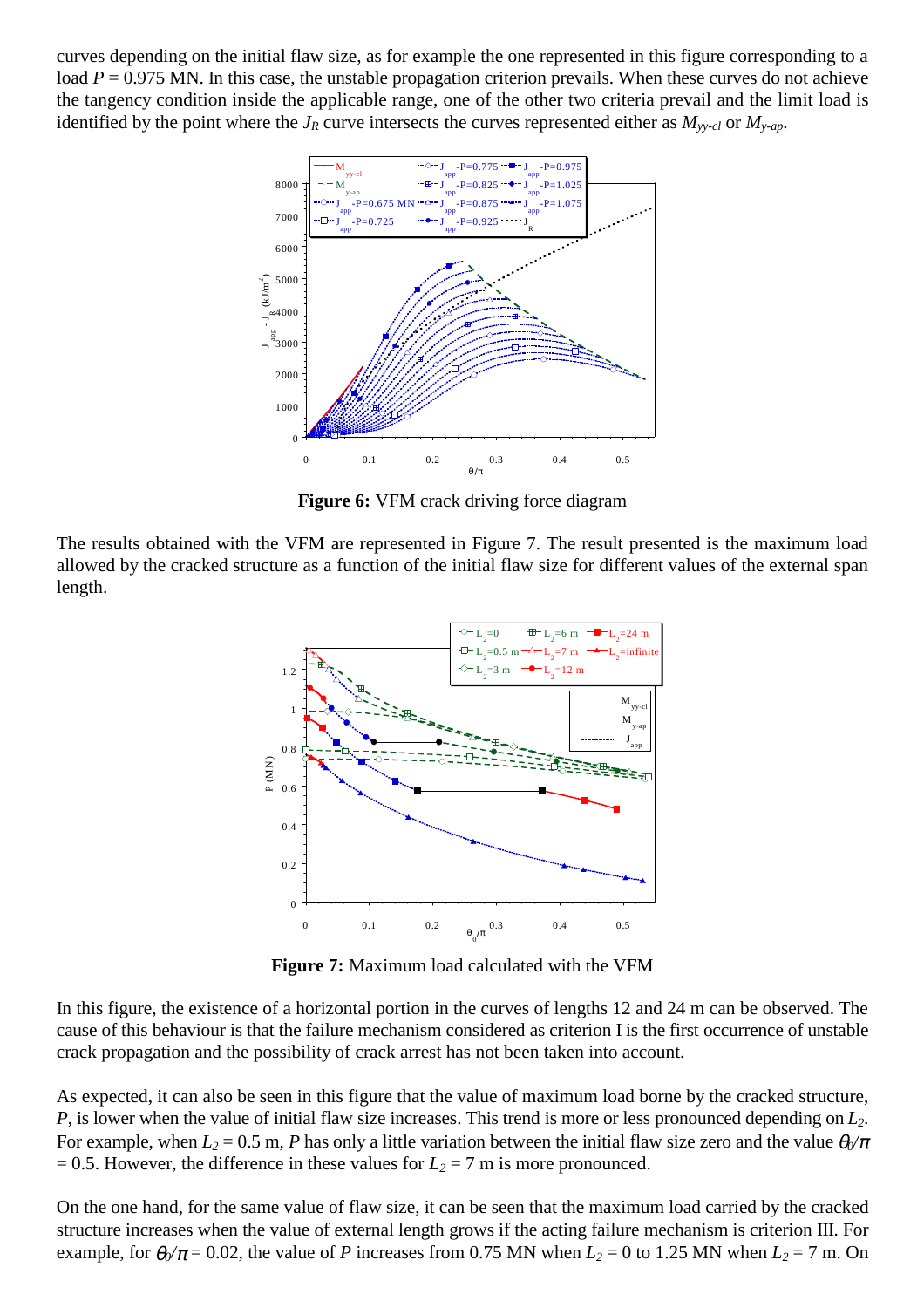the other hand, this behaviour is reversed when the failure occurs in the middle section of the beam, either by plastic collapse or unstable propagation.

#### *3.4.- Discussion*

To evaluate the differences between the two methods, the results obtained by each method are compared in Figures 8 and 9. These figures show the maximum load carried by the cracked structure as a function of the initial flaw size for different values of the external span length.



**Figure 8:** Comparison of results for low values of *L2*

Figure 8 shows the curves for  $L_2 = 0$ , 3, and 6 m. Taking the results obtained by the VFM as the reference, it can be observed that for small initial flaw sizes the TM predicts slightly higher values of the maximum load, being these differences more pronounced when the value of initial flaw size increases. This consideration only applies when the acting failure criterion predicted by both methods is criterion III, *My-ap*. However, in general, VFM is the method that predicts higher estimations of the maximum load, up to a factor of three. This is because the failure mechanism predicted by both methods is different, being criterion I for the VFM and criterion III for the TM. In conclusion, the TM is conservative but defining a different failure criterion, except for a limited range of flaw sizes where it can be slightly non-conservative.



**Figure 9:** Comparison of results for high values of  $L_2$ 

Figure 9 shows the same curves of maximum load obtained for external span lengths  $L_2 = 12$ , 24 m and infinite.